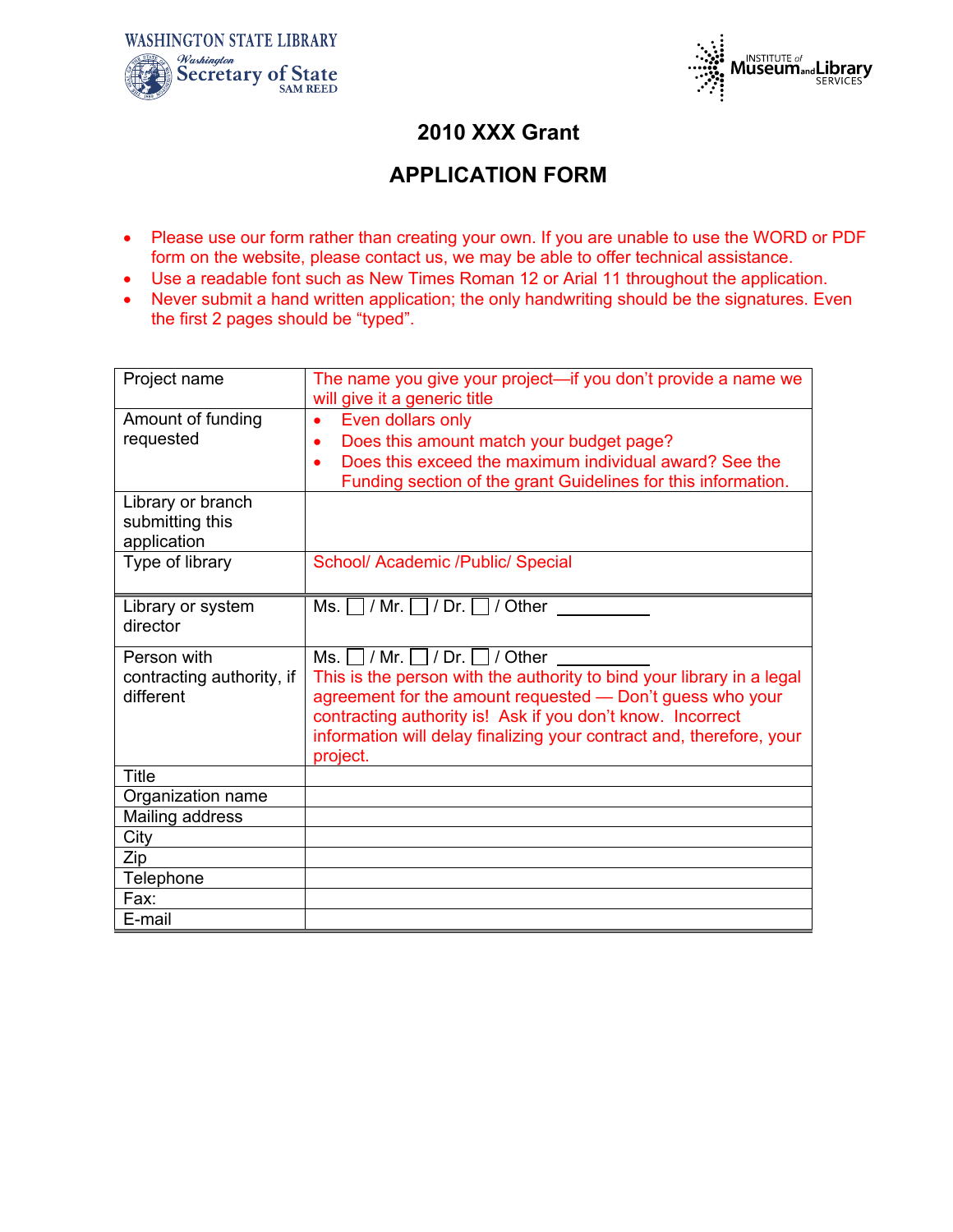| Project manager   | Ms. $\vert$ / Mr. $\vert$ / Dr. $\vert$ / Other                                                                                 |  |  |  |  |
|-------------------|---------------------------------------------------------------------------------------------------------------------------------|--|--|--|--|
|                   | This is the person who is in charge of coordination and                                                                         |  |  |  |  |
|                   | implementation of the project. Only provide ONE name! (If you<br>provide more than one name, we will use the first one listed.) |  |  |  |  |
|                   | This is the primary person we communicate with on a regular                                                                     |  |  |  |  |
|                   | basis and is responsible for keeping us informed of changes to<br>the plan, budget, Contracting Authority, Fiscal Agent, etc.   |  |  |  |  |
|                   |                                                                                                                                 |  |  |  |  |
| Title             |                                                                                                                                 |  |  |  |  |
| Organization name |                                                                                                                                 |  |  |  |  |
| Mailing address   |                                                                                                                                 |  |  |  |  |
| City              |                                                                                                                                 |  |  |  |  |
| Zip               |                                                                                                                                 |  |  |  |  |
| Telephone         |                                                                                                                                 |  |  |  |  |
| Fax:              |                                                                                                                                 |  |  |  |  |
| E-mail            |                                                                                                                                 |  |  |  |  |
| Alternate e-mail  | To be used only if we cannot reach you at the email listed                                                                      |  |  |  |  |
|                   | above, i.e., during summer months for school staff                                                                              |  |  |  |  |

We affirm that the information included in this application is true. If this application is funded, we will sign a funding agreement and complete the activities in this application by August 12, 2011. We agree to participate in information gathering as a part of a state-administered evaluation of the project.

Signatures are required for each of the following:

 $\overline{a}$ Library/System Director Signature/Date Project Manager Signature/Date

 $\mathcal{L}=\mathcal{L}=\mathcal{L}=\mathcal{L}=\mathcal{L}=\mathcal{L}=\mathcal{L}=\mathcal{L}=\mathcal{L}=\mathcal{L}=\mathcal{L}=\mathcal{L}=\mathcal{L}=\mathcal{L}=\mathcal{L}=\mathcal{L}=\mathcal{L}=\mathcal{L}=\mathcal{L}=\mathcal{L}=\mathcal{L}=\mathcal{L}=\mathcal{L}=\mathcal{L}=\mathcal{L}=\mathcal{L}=\mathcal{L}=\mathcal{L}=\mathcal{L}=\mathcal{L}=\mathcal{L}=\mathcal{L}=\mathcal{L}=\mathcal{L}=\mathcal{L}=\mathcal{L}=\mathcal{$ Contracting Authority (if different) Signature/Date

| Federal employer/Tax ID#<br>(IRS issued) | <b>Required!</b>                                                                                                                                                                                                                                                                                                                                                                                                                                                                                                                                                                                                                                                                                                                                                                                                               |
|------------------------------------------|--------------------------------------------------------------------------------------------------------------------------------------------------------------------------------------------------------------------------------------------------------------------------------------------------------------------------------------------------------------------------------------------------------------------------------------------------------------------------------------------------------------------------------------------------------------------------------------------------------------------------------------------------------------------------------------------------------------------------------------------------------------------------------------------------------------------------------|
| Fiscal agent name                        | Ms. $\Box$ / Mr. $\Box$ / Dr. $\Box$ / Other<br>The Fiscal Agent is the person who pays the bills and maintains<br>the financial records for the organization of which the library is a<br>part. That person may be termed the business manager, the<br>accountant, or another title.<br>The Fiscal Agent must be from the same organization as the<br>۰<br>Contracting Authority. Foundations and partners cannot act as<br>Fiscal Agent. School Districts usually act as Fiscal Agent for<br>schools; however, that may vary from district to district.<br>The Fiscal Agent should be someone other than the Contracting<br>٠<br>Authority or Project Manager listed on the previous page;<br>however, in a very small library, that might not be possible.<br>If you don't know who your Fiscal Agent is, ask, don't guess. |
| <b>Title</b>                             |                                                                                                                                                                                                                                                                                                                                                                                                                                                                                                                                                                                                                                                                                                                                                                                                                                |
| Organization name                        |                                                                                                                                                                                                                                                                                                                                                                                                                                                                                                                                                                                                                                                                                                                                                                                                                                |
| Fiscal mailing address                   |                                                                                                                                                                                                                                                                                                                                                                                                                                                                                                                                                                                                                                                                                                                                                                                                                                |
| <b>Fiscal city</b>                       |                                                                                                                                                                                                                                                                                                                                                                                                                                                                                                                                                                                                                                                                                                                                                                                                                                |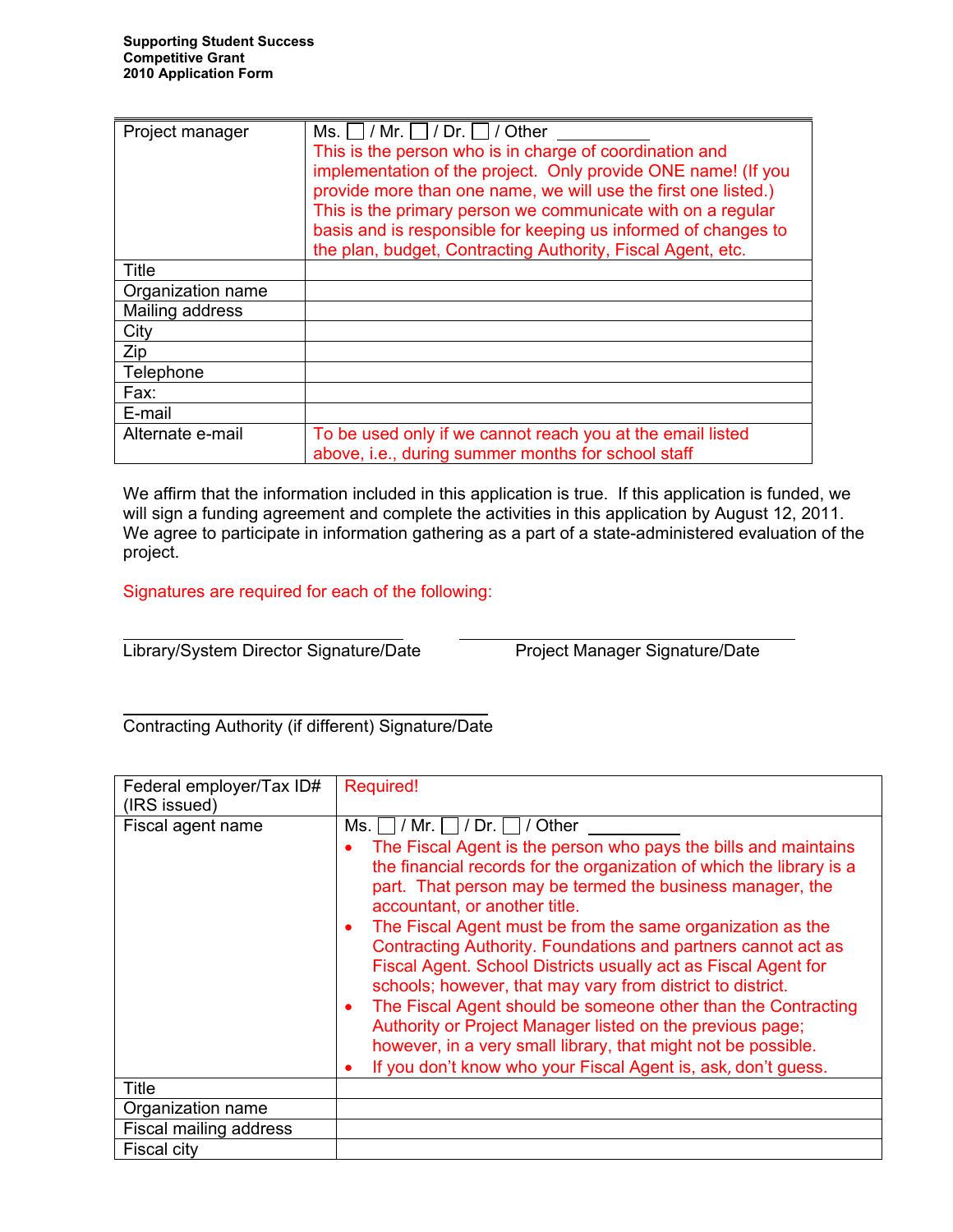| Fiscal zip                                                               |                                                                                                                                                                                                                           |
|--------------------------------------------------------------------------|---------------------------------------------------------------------------------------------------------------------------------------------------------------------------------------------------------------------------|
| Fiscal telephone                                                         |                                                                                                                                                                                                                           |
| Fiscal fax                                                               |                                                                                                                                                                                                                           |
| Fiscal e-mail                                                            |                                                                                                                                                                                                                           |
| Reimbursement Information                                                |                                                                                                                                                                                                                           |
| Payee, if different from<br>library                                      | The applicant library may be a school, a branch, or a department;<br>however, the check may need to go to the district, the headquarters,<br>or another city department. (Checks are never made out to an<br>individual.) |
| Mailing address for<br>reimbursements, if<br>different from fiscal agent |                                                                                                                                                                                                                           |
| City                                                                     |                                                                                                                                                                                                                           |
| Zip                                                                      |                                                                                                                                                                                                                           |

#### The statement below describes the duties of a Fiscal Agent and should be read carefully to ensure that the proper person has been identified as the Fiscal Agent.

As the Fiscal Agent, I am authorized by the applicant organization's governing body to obligate it to financial liabilities and I am accountable for the integrity of the official accounting system and the financial statements that system provides. I declare that the necessary fiscal policies and procedures exist to assure compliance with the Federal regulations in general and specifically with the Office of Management and Budget (OMB) Cost Principles applicable to the applicant organization, and conformance with generally accepted audit standards.

Fiscal Agent Signature/Date

 $\overline{a}$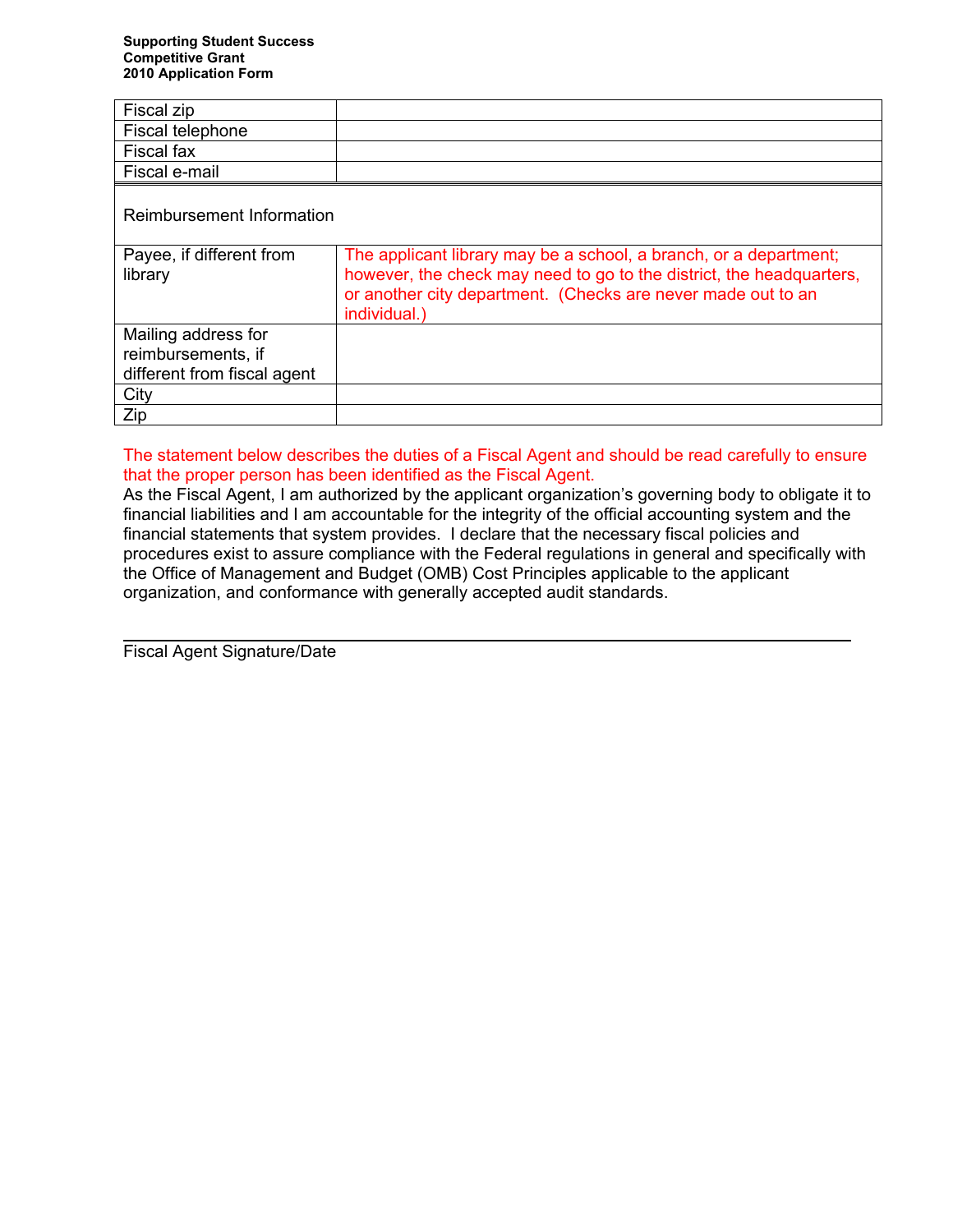### **Supporting Student Success Competitive Grant**

# **CRITERIA**

### **Your library will qualify to apply if you answer YES to all of the following criteria. This completed form MUST be returned with your application in order for the application to be accepted for review.**

*(Some criteria may vary from grant cycle to grant cycle.)* 

|    | <b>CRITERIA</b>                                                                                                                                                                                                                                                                                                                                                                                                                                             | <b>Yes</b> | <b>No</b> |
|----|-------------------------------------------------------------------------------------------------------------------------------------------------------------------------------------------------------------------------------------------------------------------------------------------------------------------------------------------------------------------------------------------------------------------------------------------------------------|------------|-----------|
| 1. | The collaborative partnership consists of a minimum of one public library and one<br>school.                                                                                                                                                                                                                                                                                                                                                                |            |           |
| 2. | The lead applicant is eligible to apply for this grant-see library eligibility<br>guidelines: http://www.secstate.wa.gov/library/libraries/grants/grants.aspx                                                                                                                                                                                                                                                                                               |            |           |
| 3. | The application has been signed by the official with Contract Authority, the Project<br>Director, and the Fiscal Agent.                                                                                                                                                                                                                                                                                                                                     |            |           |
| 4. | The members of the collaborative partnership are willing to share their<br>experiences with other libraries in Washington State. This will include submission<br>of a project report to the Washington State Library and sharing of any materials<br>developed, preferably in an electronic format.                                                                                                                                                         |            |           |
| 5. | If the application is from a public library, public elementary or secondary school<br>library, or if the application is from a group of libraries or a library consortium that<br>includes a public library, public elementary or secondary school library, a<br>completed CIPA certification form is included with the application.                                                                                                                        |            |           |
| 5. | The application is complete-all questions have been answered, all signatures<br>obtained, all components of the application submitted. A complete application<br>consists of: 1) an original paper application with original signatures; 2) a paper<br>copy of the original; and 3) an electronic copy in WORD or rich text-do not scan<br>or create a PDF image of the file. Applications are not ranked or scored until all 3<br>components are received. |            |           |
| 6. | The budget proposed for the use of grant funds contains only eligible items of<br>cost. See Grant Guidelines, pages X and X for examples of allowable and<br>unallowable activities and costs.                                                                                                                                                                                                                                                              |            |           |
| 7. | The project will be completed no later than August 12, 2011 with the exception of<br>the preparation and submittal of the final reimbursement claim and final narrative<br>report. These are due no later than September 30, 2011.                                                                                                                                                                                                                          |            |           |
| 6. | The application is postmarked or delivered by, 4 p.m., XXX, 2010 Applications<br>posted after XXX, 2010 will not be accepted for review. The deadline is<br>absolute-no exceptions-so be sure to mail in time to meet the postmark date.                                                                                                                                                                                                                    |            |           |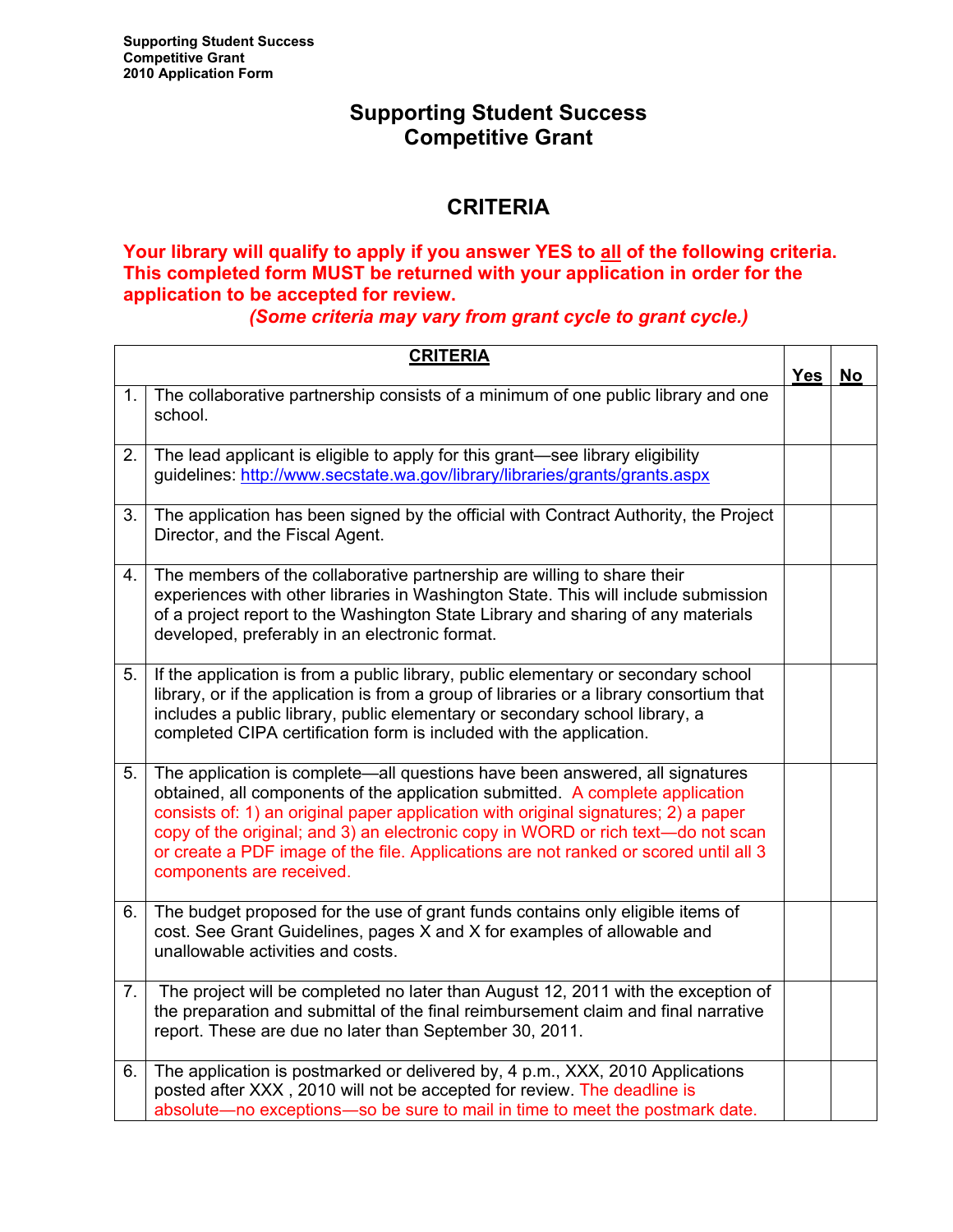The following criteria will be used to review and evaluate all parts of the application. In general, grant reviewers will look for:

- A clearly presented and concisely written proposal
- Sufficient detail to understand the problem, need or opportunity
- Sufficient detail to understand how the proposal will be implemented
- Evidence of planning for the future in terms of project sustainability
- Evidence that the project and the library fits within the scope of the Supporting Student Success Grant

**(Note: Questions and formats may vary somewhat from grant cycle to grant cycle)** 

- **1. Project Title and a short abstract (50 words or less)—(Not scored)**  This abstract should describe the purpose of the project. If you are awarded a grant, this will be used to describe your project in our annual report to IMLS and on our website of grant awards.
- **2. Briefly describe the desired outcome\* that would result from the implementation of this proposal.** (No more than one or two sentences)

These boxes will tell you what the reviewer will be looking for and will vary from grant cycle to grant cycle.

Consider these in the context of the question.

This question is worth **10 points.** Consider the following items in developing the response:

- How does the project connect to Social Studies CBA?
- How will students benefit from the combined expertise and resources of the school and public library partnership?
- Who will benefit in addition to the students?

\*Desired outcomes should be expressed in the format used by the Institute for Museum and Library Services (IMLS): you will do what, for whom, for what benefit.

Examples: 1) The City newspaper published between 1920 to 1940, available through the public library, will be used by students to conduct original research in support of CBA projects.

> 2) The cooperating libraries in this grant will provide duplicate collections of books and other materials at both locations that will support students in the original research portion of their CBA projects.

#### **3. Describe the existing situation.** (No more than 1 page)

This question is worth **10 points**. Consider the following items in developing the response:

- What is the problem, need, or opportunity?
- What steps have been taken to address the situation and why have they not been adequate?
- What research materials are currently available for student use?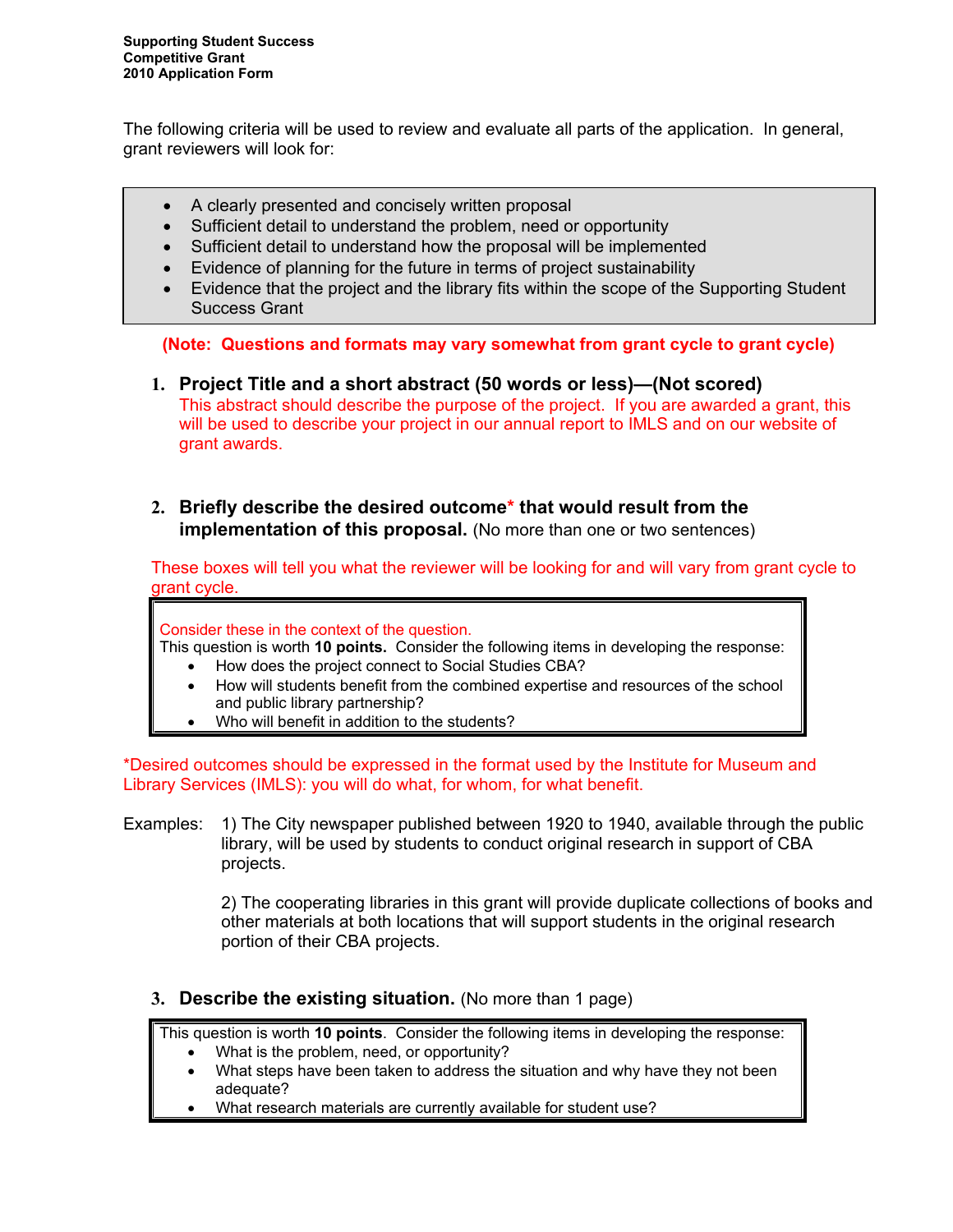**4. Describe the solution. How does this solution alleviate or resolve the existing situation previously described? Why is this solution the best approach?** (No more than 2 pages)

This question is worth **20 points.** Consider the following items in developing the response:

- What is proposed to resolve the problem, alleviate the need, or take advantage of the opportunity?
- What are the specific benefits of using this solution?
- How will this partnership affect local implementation of the Washington State's CBA requirement?
- **5. How will the school/public library partnership continue to support student achievement after the end of the grant period?** (No more than ½ page)

This question is worth **10 points**. Consider the following items in developing the response: • How will the partnership continue to work together in support of student

- achievement? What steps are needed to continue the partnership into the future?
- What are the commitments and costs associated with continuing the project after the grant period?
- **6. List the** *major* objectives and tasks **that are required to accomplish this project. Include timeframes and identify the responsible party who will carry out the task.**

This question is worth **20 points**. Consider the following items in developing the response:

- What tasks are required to accomplish this project?
- What resources are needed to complete these tasks?
- What are the timeframes for completion of tasks? Has enough time been allowed to complete these tasks by the end of the grant period?
- Who is responsible for carrying out each task?
- Are project evaluation and monitoring activities included in the workplan?
- Are grant administration requirements reflected in the workplan?
- Is enough information included to show reviewers that the process is logical and well thought out?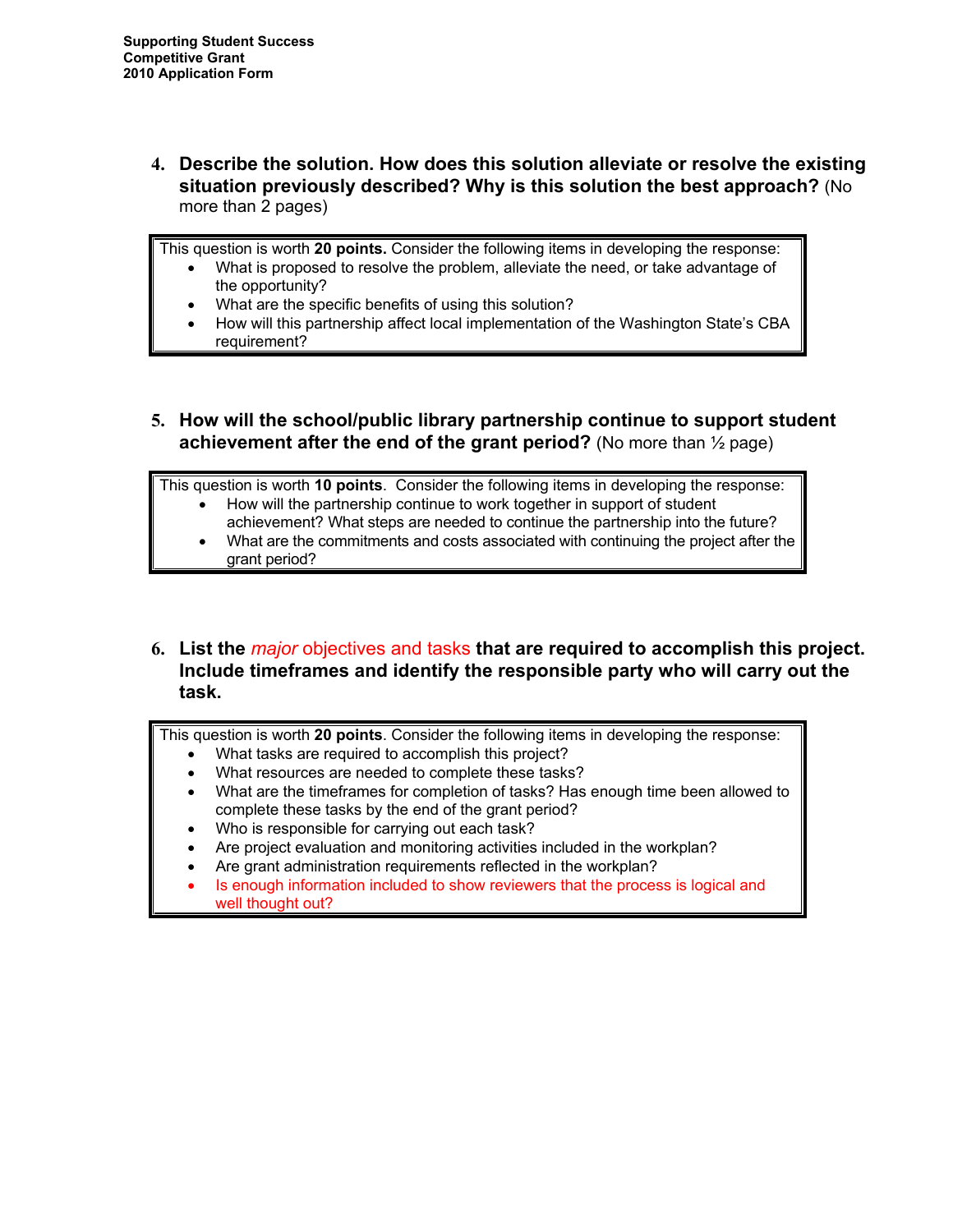| <b>WORK PLAN</b>                                                                                                                                                                                                                                                                                                                                                                                                                                                                                                              |                                                                                                                                                                                                                                                                                                                                                                                                                                                                                                               |                                                            |  |
|-------------------------------------------------------------------------------------------------------------------------------------------------------------------------------------------------------------------------------------------------------------------------------------------------------------------------------------------------------------------------------------------------------------------------------------------------------------------------------------------------------------------------------|---------------------------------------------------------------------------------------------------------------------------------------------------------------------------------------------------------------------------------------------------------------------------------------------------------------------------------------------------------------------------------------------------------------------------------------------------------------------------------------------------------------|------------------------------------------------------------|--|
| Tasks that Need to Be Accomplished for Successful<br>Project Implementation                                                                                                                                                                                                                                                                                                                                                                                                                                                   | Proposed Timeframe For<br>Beginning and<br><b>Completing Tasks</b>                                                                                                                                                                                                                                                                                                                                                                                                                                            | Responsible Party for<br>the Completion of<br><b>Tasks</b> |  |
| List tasks in chronological order!<br>List major tasks/activities such as:<br>Develop and conduct pre-survey<br>$\bullet$<br>Committee of xxx meets to identify materials<br>$\bullet$<br>to be purchased<br>Order identified materials<br>٠<br>Conduct 3 staff trainings for the purpose of<br><b>XXX</b><br>Provide substitutes for staff training<br>$\bullet$<br>Contract with speaker/vendor/etc. for evening<br>$\bullet$<br>presentation<br>Present evening program<br>٠<br>Conduct post-survey and prepare evaluation | <b>Start Date</b><br>End Date<br>Month and year task is to<br>be started and completed<br>Do not start your<br>$\bullet$<br>activities until the<br>contracts are<br>expected to be<br>finalized and<br>implementation can<br>begin-refer to<br>section 5 "Timeframe"<br>in the Guidelines for<br>these dates.<br>Don't say things like<br>$\bullet$<br>"when contract is<br>finalized" or "spring,<br>summer, fall". Do<br>your best to<br>determine the<br>months. Remember<br>this is just an<br>estimate. | Full name (state their<br>title at least once)             |  |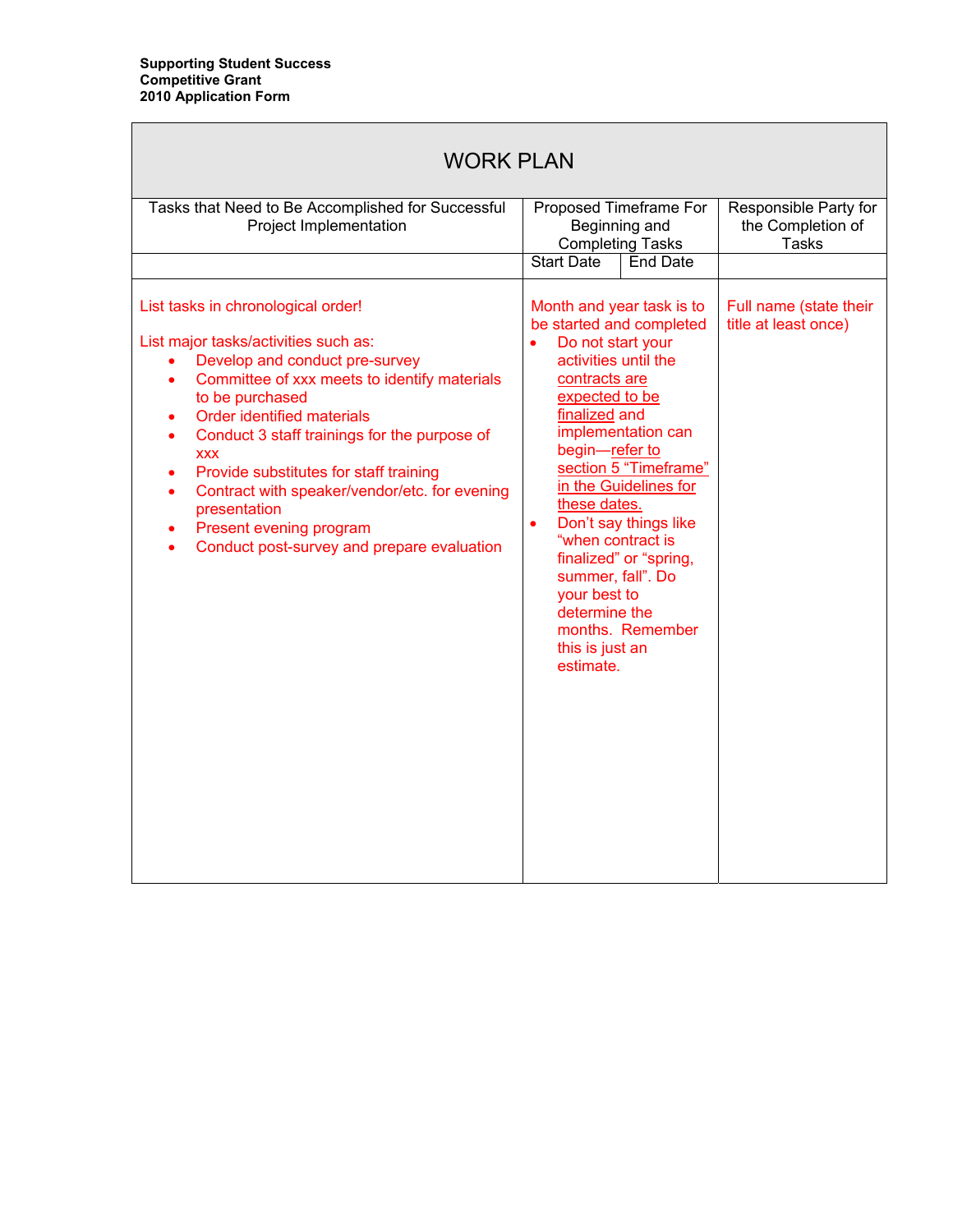- **7. Fill out the budget form on the following page. Each line of the budget form will contain two numbers; one number for "Grant Funds Requested" and one number for "Other Funding". Use the column labeled "Description" for very brief notes or to reference the narrative included on a separate page.**
- **8. On a separate page, describe how the budget was determined and why this budget is appropriate. Also complete a short narrative statement for each of the budget categories, describing what items are included within the proposal.** (No more than 1 page in addition to the budget form page)

This question is worth **20 points**. Consider the following items in developing the response:

- The cost factors necessary to implement the proposal
- A budget that is realistic for the project, with appropriate project costs relative to the scope of the activities to be performed
- The process used to arrive at the budget, including developing cost estimates where appropriate
- Be certain that these purchases and expenses are mentioned in other sections of the application and not just in your budget.
- Note those costs that are not allowable; these will be listed in the guidelines and/or on the budget page of the application.
- Don't try to cram information into the last column of the budget form; keep the description short. *On a separate page*, give the detailed explanation.
- Please use a single number for each category under "grant funds requested" and "other funding"; the place to break out prices is on the separate page, or very briefly in the "description" column.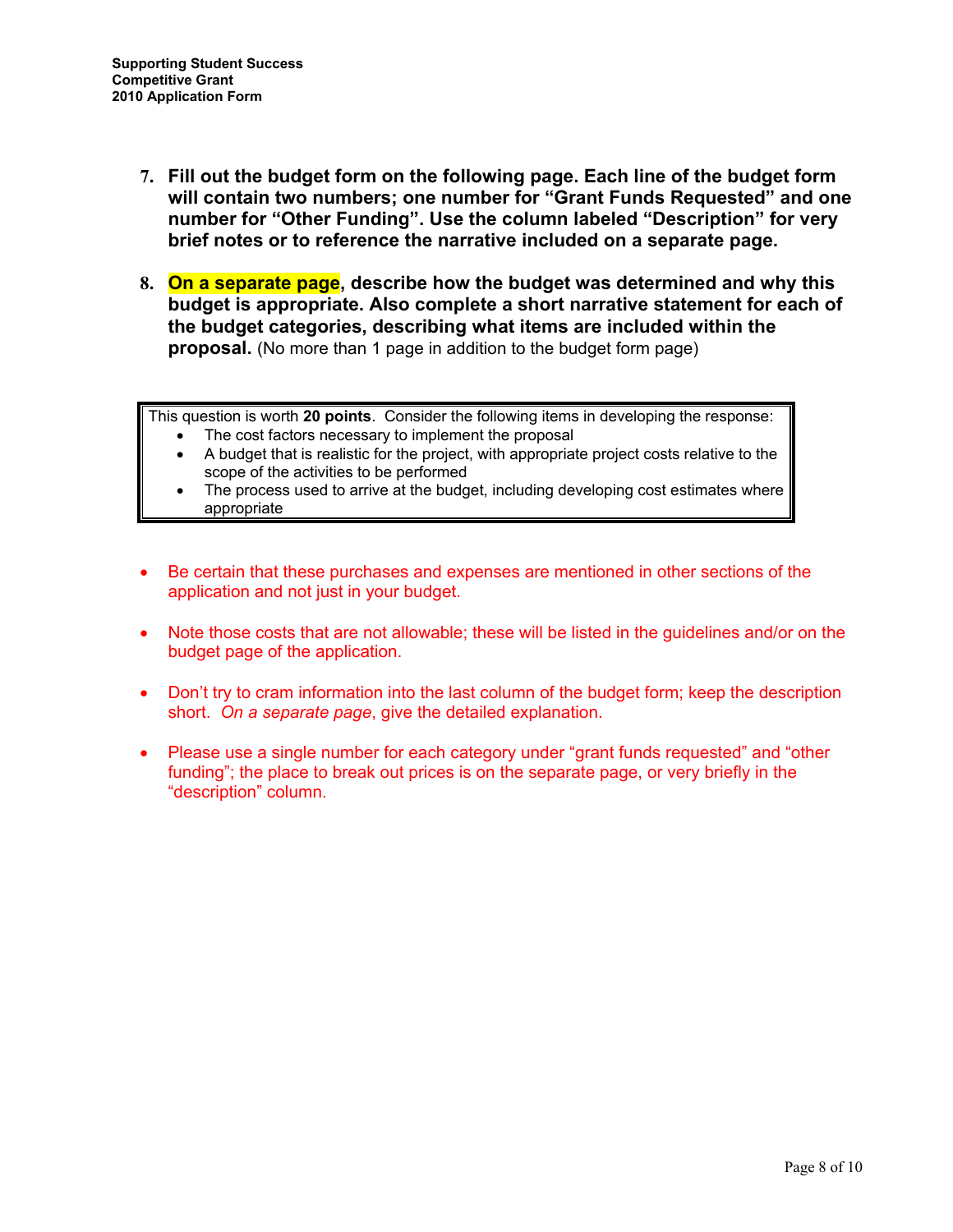### *SAMPLE* BUDGET FORM

| Category                                                                                                                             | <b>Grant Funds</b><br>Requested | Other<br><b>Funding</b><br>(Describe) | Description<br>(Include a short narrative for each<br>category on a <b>separate page</b> ) |
|--------------------------------------------------------------------------------------------------------------------------------------|---------------------------------|---------------------------------------|--------------------------------------------------------------------------------------------|
| All Staff Salary, Wages,<br>and Benefits                                                                                             | \$2,500                         | \$1,000                               | Salaries and benefits for project staff                                                    |
| <b>Contracts with Others</b>                                                                                                         | \$1,500                         | \$250                                 | Trainer's fee and expenses                                                                 |
| <b>Travel and Training</b>                                                                                                           |                                 |                                       |                                                                                            |
| <b>Equipment Under</b><br>\$5,000                                                                                                    |                                 |                                       |                                                                                            |
| Equipment \$5,000 and<br>Over refers to the<br>purchase of one item<br>\$5,000 and over, not<br>multiple items that total<br>\$5,000 |                                 |                                       |                                                                                            |
| <b>Expendable Supplies or</b><br><b>Materials</b>                                                                                    |                                 |                                       |                                                                                            |
| Other-Itemized                                                                                                                       |                                 |                                       |                                                                                            |
| <b>TOTAL REQUEST</b>                                                                                                                 | \$4,000                         | \$1,250                               |                                                                                            |

Pay close attention to the information below, it will let you know what is not allowable for reimbursement; look also for this information in the grant Guidelines. If some items found here and those found in the grant Guideline differ, both sets of items apply.

#### *(The following applies to all grant cycles)*

*Please note:* 

- Grant funds **may not** be used for:
	- Food and other refreshments
	- Advertising and promotion of libraries in general
	- Prizes and other incentives
	- Indirect costs
- LSTA grant funds may only pay for subscriptions (databases) through September 30, 2011 (*end of project*). Subscriptions which extend beyond that date must utilize other funding to pay for the additional time period. (no exceptions)
- In-kind matching funds are not required for eligibility

*(Some grant cycles have special restrictions which will also be listed here.)*